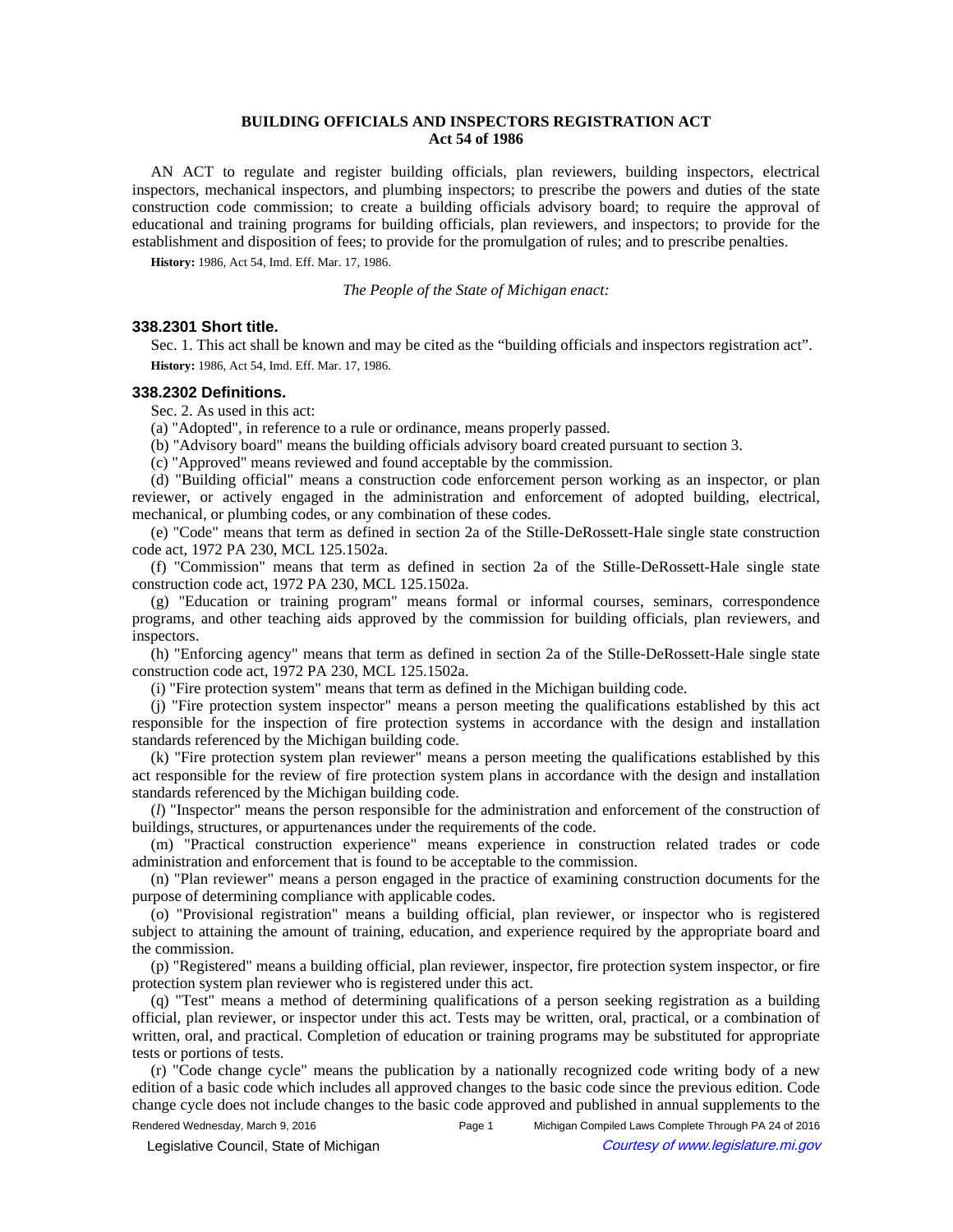code.

History: 1986, Act 54, Imd. Eff. Mar. 17, 1986;-Am. 2013, Act 150, Eff. Feb. 4, 2014.

## **338.2303 Building officials advisory board; creation; purpose; appointment, qualifications, and terms of members.**

Sec. 3. (1) The building officials advisory board is created in the department of labor to assist the commission in establishing standards and criteria for the training and qualifications of building officials.

(2) The advisory board shall consist of 9 members appointed by the commission. Of those members first appointed, 3 shall be appointed for a term of 1 year, 3 shall be appointed for a term of 2 years, and 3 shall be appointed for a term of 3 years. The advisory board shall consist of the following:

(a) A building official who enforces the building officials and code administrators basic building code.

(b) A building official who enforces the uniform building code.

(c) A building official who enforces the Michigan building code.

(d) Two members of the general public, 1 of whom shall be a person with 1 or more disabilities.

(e) A registered architect or engineer.

(f) A building contractor.

(g) A building trades journey worker from a recognized apprentice course.

(h) A representative of small business.

(3) Of the 3 building officials appointed pursuant to subsection (2)(a), (b), and (c), 1 shall represent a county, 1 shall represent a city, and 1 shall represent a township or village.

History: 1986, Act 54, Imd. Eff. Mar. 17, 1986;- Am. 1998, Act 50, Imd. Eff. Mar. 30, 1998.

## **338.2304 Enforcement of construction codes; participation of boards; review and approval of educational and training programs, tests, and instructors; recommendation of criteria.**

Sec. 4. (1) The commission shall promote effective and uniform enforcement of construction codes in the state by improving the competence of building officials, plan reviewers, and inspectors.

(2) The advisory board, barrier free design board, the electrical administrative board, the board of mechanical rules, and the state plumbing board shall participate in and work with the commission to establish both of the following:

(a) Minimum training and experience standards, qualifications, and classifications of responsibility applicable to persons engaged in the enforcement of codes, and plan reviews.

(b) Minimum criteria for the approval of educational or training programs and tests.

(3) The commission may review and approve prepared educational and training programs, tests, and instructors. The examination and evaluation of training and educational programs, instructors, and tests shall include, but not be limited to:

(a) Construction code administration.

(b) Specialty aspects of code program parts, including all of the following:

(*i*) Prohibited appliances.

(*ii*) Premanufactured units.

(*iii*) Approval of materials, products, and methods.

(*iv*) Barrier free design.

(*v*) Energy conservation.

(c) Inspection techniques.

(d) Communication skills.

(e) Human and public relations.

(f) Report writing.

(g) Plans and specifications reading.

(h) Pertinent laws, ordinances, rules, and policies.

(i) Construction practices.

(4) If the commission finds that the proposed educational or training courses or programs are acceptable under minimum requirements established under this section, the commission shall give approval to the courses or programs for a limited period of time and with appropriate qualifications as the commission prescribes.

(5) A board listed in section 4(2) shall recommend to the commission criteria for approval which relate to the board's function and are required by section 4(2). The commission shall give consideration to any submission by a board, but the commission shall have final responsibility for the approval of training standards and programs.

**History:** 1986, Act 54, Imd. Eff. Mar. 17, 1986.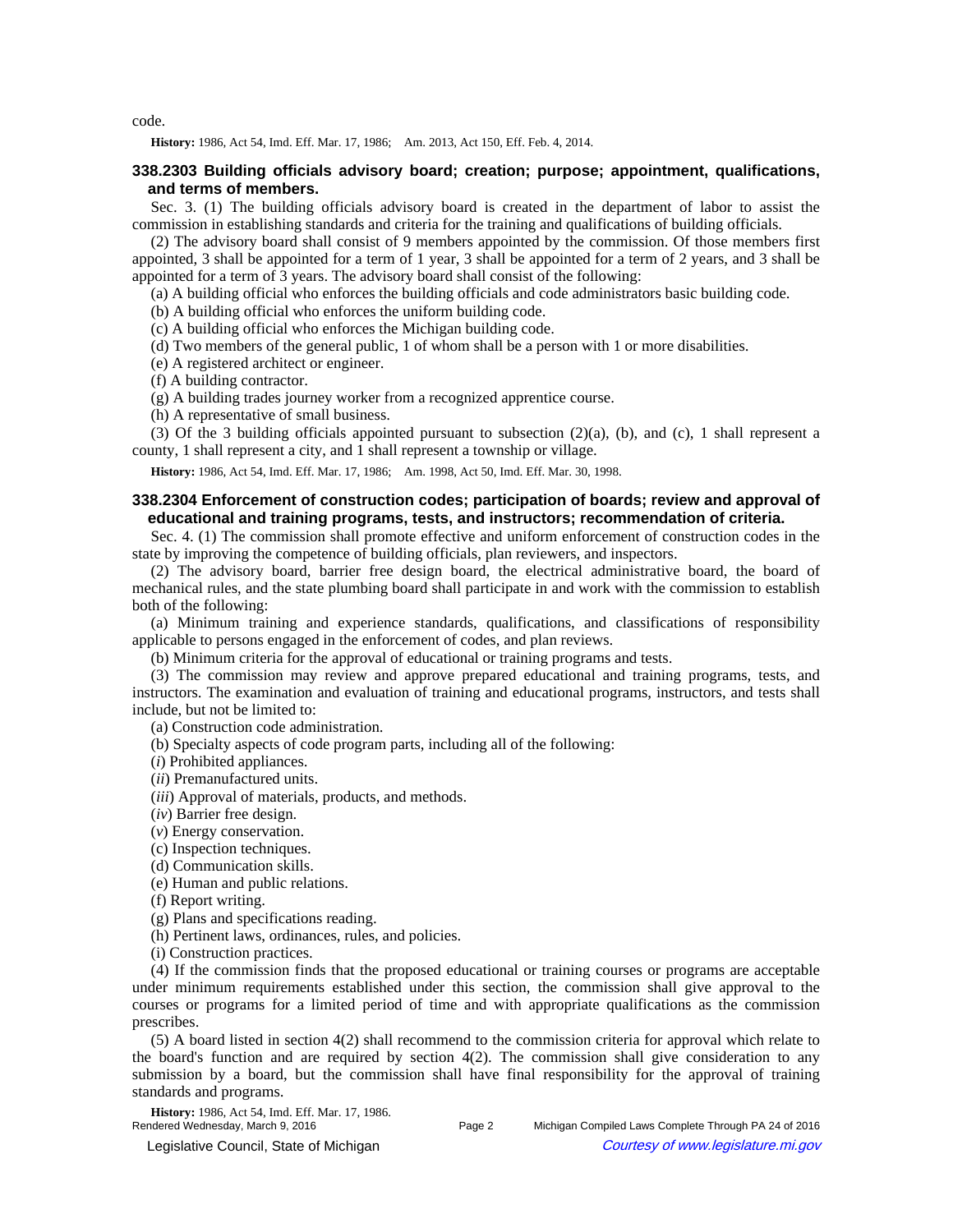#### **338.2305 Rules.**

Sec. 5. The commission shall promulgate rules for the administration of this act pursuant to the administrative procedures act of 1969, Act No. 306 of the Public Acts of 1969, being sections 24.201 to 24.328 of the Michigan Compiled Laws.

**History:** 1986, Act 54, Imd. Eff. Mar. 17, 1986.

**Administrative rules:** R 408.30001 et seq. of the Michigan Administrative Code.

### **338.2306 Building official, plan reviewer, or inspector; registration; application.**

Sec. 6. (1) Application for registration as a building official, plan reviewer, or inspector shall be made to the appropriate board listed in section 4(2) and to the commission along with the fee prescribed in section 13.

(2) Any person who on the effective date of this act has been engaged in the business of a building official, plan reviewer, or inspector for a period of 3 years shall, upon furnishing the appropriate board listed in section 4(2) with satisfactory evidence of having been so engaged, be registered if the person makes application to the commission within 6 months after the effective date of this act, and pays the fee prescribed in section 13.

(3) Any person who, on the effective date of this act, has been engaged in the business of a building official, plan reviewer, or inspector for a period of less than 3 years shall, upon furnishing the board with satisfactory evidence of having been so engaged, be provisionally registered if the person makes application to the commission within 6 months after the effective date of this act and pays the fee prescribed in section 13.

(4) Any person who, on the effective date of this act, has been engaged in the business of a building official, plan reviewer, or inspector for 3 of the 5 years immediately preceding the date of application shall, upon furnishing the appropriate board listed in section 4(2) with satisfactory evidence of having been so engaged, be registered, if the person makes application to the commission and pays the fee prescribed in section 13.

(5) The commission may issue an initial registration for a period of more or less than 3 years for the purpose of allowing subsequent registration renewal to coincide with the code change cycle.

**History:** 1986, Act 54, Imd. Eff. Mar. 17, 1986.

#### **338.2307 Renewal of registration; basis.**

Sec. 7. A registered building official, plan reviewer, or inspector shall renew his or her registration by September 17 of every third year, beginning in 2015. Reregistration or renewal of an initial registration or provisional registration shall be based on a determination by the appropriate board listed in section 4(2) of all of the following:

(a) The applicant's familiarity with any changes to the codes that the applicant seeks to be registered to enforce.

(b) The applicant's familiarity with other pertinent laws.

(c) Evidence satisfactory to the appropriate board that the applicant has attended local in-service training and education programs on an ongoing basis.

History: 1986, Act 54, Imd. Eff. Mar. 17, 1986;-Am. 2015, Act 88, Eff. Sept. 21, 2015.

## **338.2308 Other requirements not superseded.**

Sec. 8. This act does not supersede the requirements applicable to inspectors contained in Act No. 266 of the Public Acts of 1929, being sections 338.901 to 338.917 of the Michigan Compiled Laws, or Act No. 217 of the Public Acts of 1956, being sections 338.881 to 338.892 of the Michigan Compiled Laws.

**History:** 1986, Act 54, Imd. Eff. Mar. 17, 1986.

## **338.2309 Revocation or suspension of registration; enforcing agency as party in interest; hearing.**

Sec. 9. Upon written notice of hearing, the commission may revoke or suspend the registration of any building official, plan reviewer, inspector, fire protection system inspector, or fire protection system plan reviewer if there is sufficient evidence showing that the registered individual has violated this act or rules promulgated under this act, in the performance of his or her duties. In any proceeding under this act, an enforcing agency that employs the individual may appear as a party in interest. The hearing shall be conducted pursuant to the administrative procedures act of 1969, 1969 PA 306, MCL 24.201 to 24.328.

History: 1986, Act 54, Imd. Eff. Mar. 17, 1986;—Am. 2013, Act 150, Eff. Feb. 4, 2014;—Am. 2015, Act 88, Eff. Sept. 21, 2015.

### **338.2310 Conflicts of interest; inspection of own work in governmental subdivision**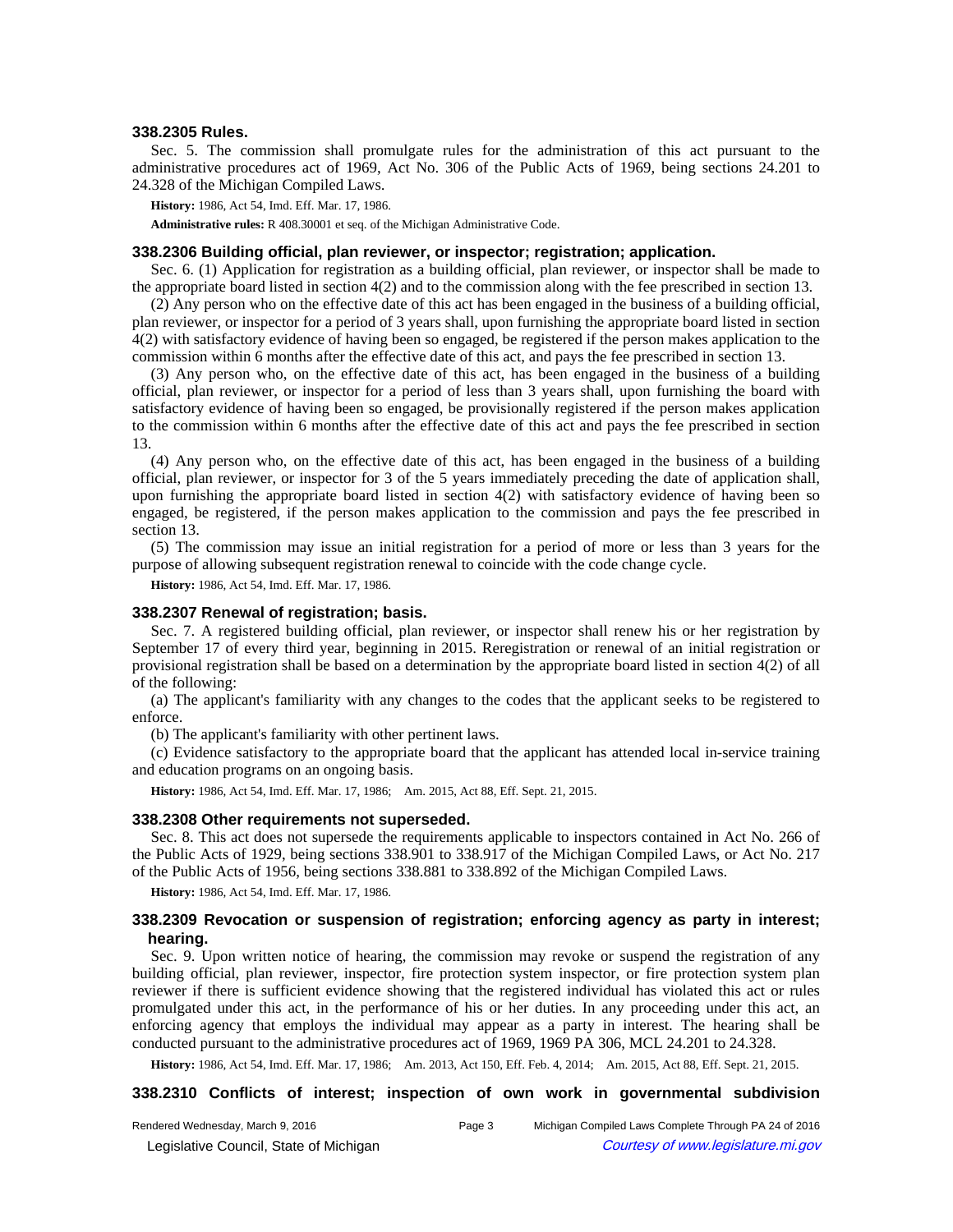### **prohibited; additional requirements and restrictions; construction of act.**

Sec. 10. (1) Performing instructional duties for educational purposes and providing contractual inspection and consulting services in construction code enforcement shall not be considered conflicts of interest.

(2) An inspector shall not be permitted to inspect his or her own work in a governmental subdivision. As used in this subsection and subsection (3), "governmental subdivision" means governmental subdivision as defined in section 2(1)(t) of the state construction code act of 1972, Act No. 230 of the Public Acts of 1972, being section 125.1502 of the Michigan Compiled Laws.

(3) A governmental subdivision may establish additional requirements and restrictions in the selection and hiring of construction code enforcement officials, inspectors, and plan reviewers.

(4) This act shall not be construed to limit or restrict the type of internal administrative organization an enforcing agency may choose, or to limit or otherwise affect the authority of the enforcing agency to dismiss or suspend a building official, inspector, or plan reviewer at its discretion.

**History:** 1986, Act 54, Imd. Eff. Mar. 17, 1986.

### **338.2311 Registration or reregistration without examination; fee.**

Sec. 11. (1) Upon receipt of the fee prescribed in section 13, the commission, without requiring an examination, shall register or reregister, as a building official, inspector, plan reviewer, fire protection system inspector, or fire protection system plan reviewer, an applicant licensed or certified under the laws of another state. However, the commission shall register or reregister the applicant only if the commission determines that the licensing or certification requirements of the other state are equivalent to the requirements of this state for the purpose of establishing reciprocity privileges for building officials, inspectors, plan reviewers, fire protection system inspectors, and fire protection system plan reviewers.

(2) Upon receipt of the fee prescribed in section 13, the commission, without requiring an examination, shall register or reregister as a building official, inspector, or plan reviewer an applicant licensed or certified by a national organization as a building official, inspector, or plan reviewer. However, the commission shall register or reregister the applicant only if the commission determines that the licensing or certification requirements of the national organization are equivalent to the requirements of this state for the purpose of establishing reciprocity privileges for building officials, inspectors, and plan reviewers.

(3) Upon the receipt of the fee prescribed in section 13, the commission, without requiring an examination, shall register or reregister as a fire protection system inspector an applicant who meets all the following requirements:

(a) Is certified by the national fire protection association or the international code council as a fire inspector I and fire inspector II.

(b) Attests to the department in his or her application to having an understanding of the Michigan building code.

(4) Upon the receipt of the fee prescribed in section 13, the commission, without requiring an examination, shall register or reregister as a fire protection system plan reviewer an applicant who meets all the following requirements:

(a) Is certified by the national fire protection association or the international code council as a fire inspector I and a plans examiner.

(b) Attests to the department in his or her application to having an understanding of the Michigan building code.

History: 1986, Act 54, Imd. Eff. Mar. 17, 1986;-Am. 2013, Act 150, Eff. Feb. 4, 2014.

## **338.2312 Registration required; provisional registration; notice to applicant not qualified for registration; appeal; employment by enforcing agency not required for registration.**

Sec. 12. (1) Subject to subsection (2), an individual shall not be appointed or employed as a building official, inspector, or plan reviewer by an enforcing agency, unless the individual is registered under this act and the rules promulgated under this act.

(2) An individual who becomes employed by a governmental subdivision as a building official, plan reviewer, or inspector, if not already registered, shall within 30 days of employment apply to the commission for provisional registration. Upon payment of the fees prescribed in section 13, the individual shall be provisionally registered.

(3) If the commission determines that an applicant for registration does not qualify for registration, the commission shall notify the applicant of that fact in writing. The applicant may appeal an adverse decision pursuant to the administrative procedures act of 1969, 1969 PA 306, MCL 24.201 to 24.328.

(4) Notwithstanding any provision of this act, employment by an enforcing agency is not a requirement for registration or provisional registration as a building official, plan reviewer, or inspector under this act.